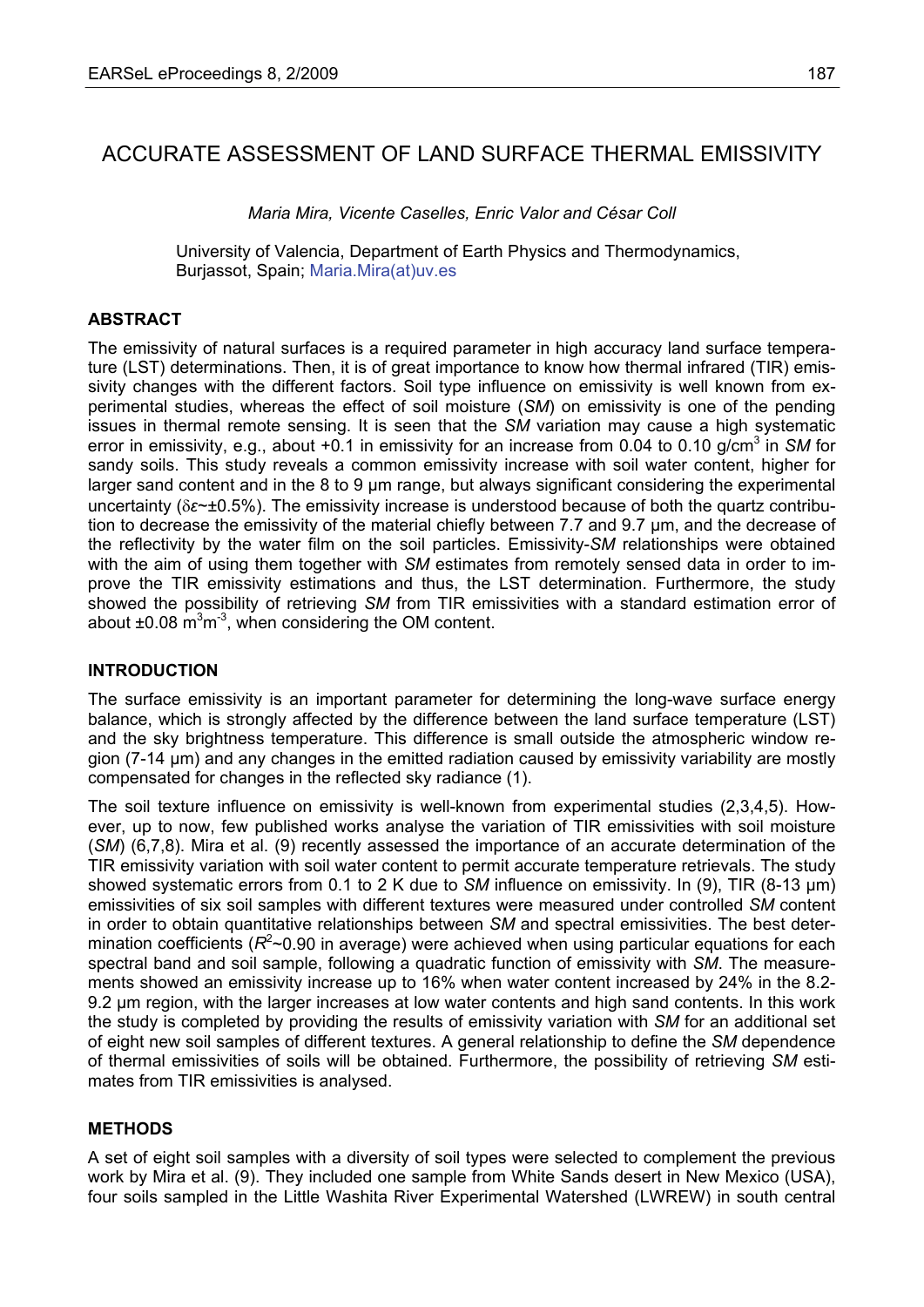Oklahoma (USA), and three soils from a rural area in São Paulo (Brazil). The soil composition for the total set of soils ranged from 14% to 100% for sand, 0% to 54% for clay, 0.0% to 8.9% for organic matter (OM), 1% to 100% for quartz, and 0% to 46% for carbonates content. The quartz abundance in most samples is highlighted due to the low emissivity values at the reststrahlen bands at 7.7 µm, 9.7 µm, and near 12.6 µm (4). The main soil features are summarised in Table 1.

| <b>Samples</b>  | Location                  | <b>Texture (USDA)</b> | Sand (%)<br>Silt (%)<br>Clay $(\%)$ | OM (%)          |       | Quartz $\left(\frac{9}{6}\right)$ CaCO <sub>3</sub> $\left(\frac{9}{6}\right)$ |
|-----------------|---------------------------|-----------------------|-------------------------------------|-----------------|-------|--------------------------------------------------------------------------------|
|                 | 32°49'26"N                |                       | 100.0                               |                 |       |                                                                                |
| <b>WS</b>       | 106°16'23"                | sand                  | 0.0                                 | $0.21 \pm 0.01$ | 1     | 0.0                                                                            |
|                 | W                         |                       | 0.0                                 |                 |       |                                                                                |
| LW03            | 34°57'51"N<br>98°4'34"W   | loamy sand            | 77.2                                |                 |       |                                                                                |
|                 |                           |                       | 17.6                                | $0.73 \pm 0.04$ | 53.7  | 0.0                                                                            |
|                 |                           |                       | 5.2                                 |                 |       |                                                                                |
| LW13            | 34°55'16"N<br>97°57'11"W  | loam                  | 50.8                                |                 |       |                                                                                |
|                 |                           |                       | 35.6                                | $1.61 \pm 0.09$ | 76.0  | 0.0                                                                            |
|                 |                           |                       | 13.6                                |                 |       |                                                                                |
| <b>LW45</b>     | 34°55'37"N<br>98°18'14"W  | silty loam            | 29.2                                | $1.15 \pm 0.08$ | 72.4  | 0.0                                                                            |
|                 |                           |                       | 53.6                                |                 |       |                                                                                |
|                 |                           |                       | 17.2                                |                 |       |                                                                                |
| <b>LW52</b>     | 34°47'49"N<br>98°6'54"W   | sandy clay loam       | 62.4                                |                 |       |                                                                                |
|                 |                           |                       | 15.2                                | $1.71 \pm 0.10$ | 58.4  | 0.0                                                                            |
|                 |                           |                       | 22.4                                |                 |       |                                                                                |
|                 | 21°57'43"S<br>47°50'34"W  | clay                  | 40                                  |                 |       |                                                                                |
| BR <sub>1</sub> |                           |                       | 6                                   | $2.93 \pm 0.08$ | 37.9  | 0.0                                                                            |
|                 |                           |                       | 54                                  |                 |       |                                                                                |
| BR <sub>2</sub> | 22°56'11"S<br>47°43'24"W  | sandy loam            | 69                                  |                 |       |                                                                                |
|                 |                           |                       | 15                                  | $1.47 \pm 0.09$ | 82.3  | 0.0                                                                            |
|                 |                           |                       | 16                                  |                 |       |                                                                                |
| BR <sub>3</sub> | 22°45'18"S<br>47°53' 75"W | sand                  | 92                                  |                 |       |                                                                                |
|                 |                           |                       | $\overline{2}$                      | $1.69 \pm 0.10$ | 100.0 | 0.0                                                                            |
|                 |                           |                       | 6                                   |                 |       |                                                                                |

*Table 1: Soil sample properties, including location, soil texture and bulk mineralogy.* 

The measurement strategy and the configuration details of the container designed to keep the soils and allow water drainage and a practical execution of emissivity measurements are given in (9). In that study, the gravimetric method was chosen for measuring the *SM*, since it is considered the most accurate technique. However, it is a laborious and destructive method since small amounts of soil are removed from the total sample when *SM* measurements are done. For these reasons and because models usually require volumetric *SM*, which implies less precisely measured densities, we calculated volumetric *SM* measurements using time domain reflectometry (TDR) in this study. Volumetric *SM* is defined as the ratio of the volume of water contained to the total volume of the soil sample, and can be obtained from gravimetric *SM* by considering the bulk density of the sample. In our experiment, the soil moisture sensor Delta-T SM200 was used, which has a calibration uncertainty of ±0.03 m<sup>3</sup>m<sup>-3</sup> for *SM* determinations according to the manufacturers.

The emissivities were determined through the two-lid variant of the Box method (10)-(11) and using a CIMEL CE-312 thermal infrared radiometer (7). It has four spectral channels: one broad, 8.0-13.3 μm (channel 1), and three narrow channels, 8.3-9.3, 10.2-11.3, 11.5-12.4 μm (channels 4, 3, and 2 respectively). A calibration of CE-312 with a Landcal Blackbody Source (Type P80P) within the temperature range -10 to 50°C was done during our experiment and uncertainties of about ±0.10 K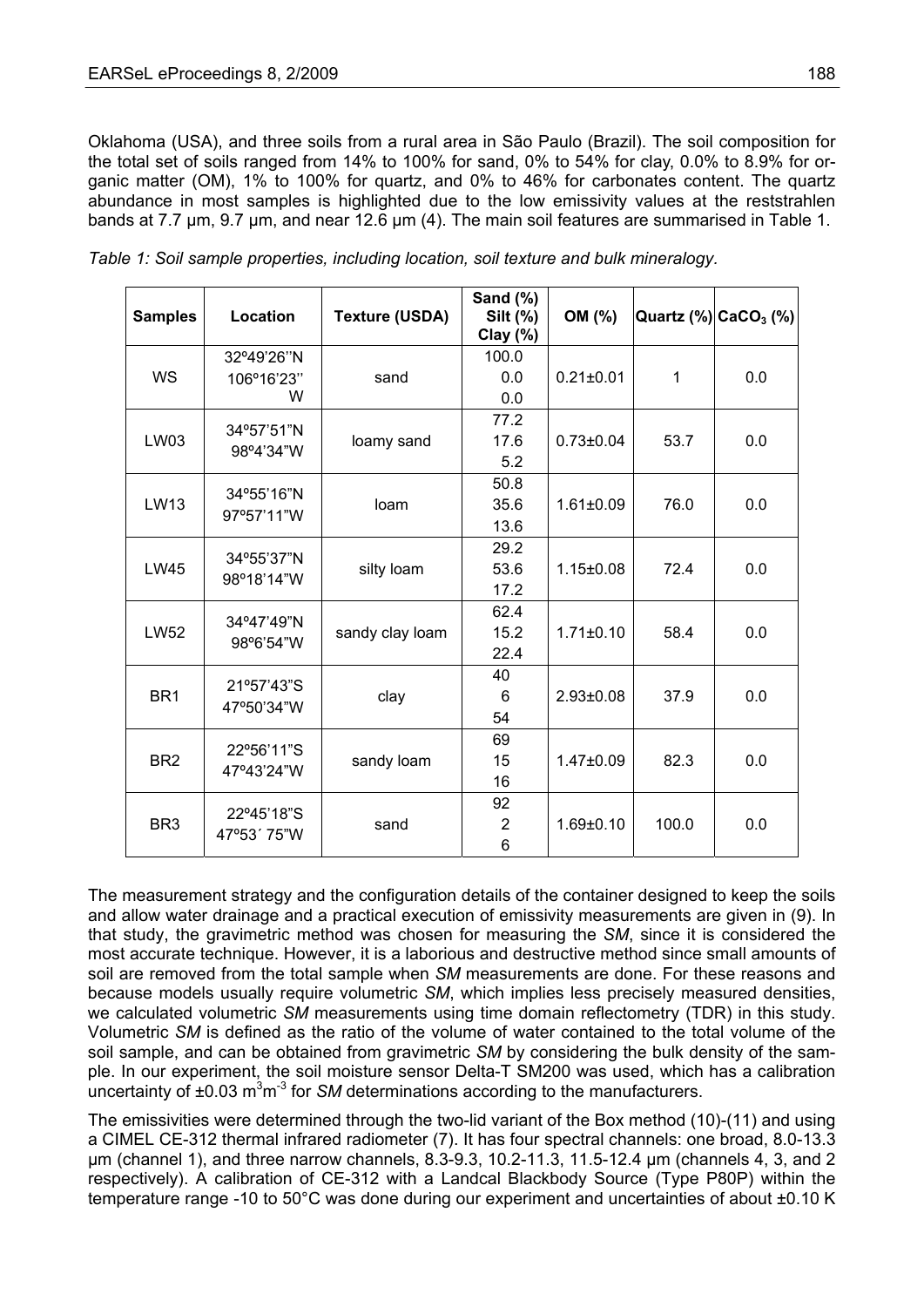were obtained. The sensitivity analysis performed by Mira et al. (8) for the Box method showed that such radiometric errors yield uncertainties in emissivity of about  $\pm 0.012$ , and no systematic errors.

According to the two-lid variant of the Box method, the emissivity of a sample is obtained from a sequence of measurements of radiance in which a bottomless box with specular reflective walls is used in four different configurations. Two interchangeable lids with different spectral response are used as tops. One of them (the cold lid) has an emissivity  $\varepsilon_c$ =0.03, whereas the other (the hot lid) has an emissivity *εh*=0.98 and its temperature is kept 15-20ºC over that of the sample. A thick insulating material covers the outer walls and lids of the box to insure the thermal homogeneity of the system. For additional details on the measurement technique, the reader is referred to (9).

For each soil sample and a given *SM* value, a series of 30 emissivity measurements per spectral channel was carried out. Afterwards, the average value of the spectral channel emissivity of each soil and *SM* condition was obtained from these series. The sequence of soil saturation and drying was repeated at least two times in order to ensure the validity and reproducibility of emissivity measurements as well as to obtain intermediate values of emissivity along the *SM* range. For further details on the experimental set up, see (9).

### **RESULTS**

The experimental results are summarised in Figure 1, which shows the influence of soil water content on the TIR emissivity at the different spectral channels. As expected, there is a common increase of TIR emissivities with *SM*. The increase is clearly larger than the standard uncertainty of the measurements, which is about ±0.3%. The emissivity error is the estimated standard deviation of the set of 30 emissivity measurements taken for each sample, *SM* value and band. Quantitatively, the highest variation of emissivity with soil water content is observed in channel 4 (8.3- 9.3  $\mu$ m), followed by variations in channel 1 (8.0-13.3  $\mu$ m), and finally channel 2 (11.5-12.4  $\mu$ m) and channel 3 (10.2-11.3 μm). From our measurements, it is seen that a large increase of emissivity at low water content is observed, whereas there is almost no change in emissivity for moisture levels above the field capacity (FC) of the soils. A soil is at FC point when, after saturation, all water drained from macropores by gravity. We conclude that soils with *SM* higher than its FC have thermal emissivities close to one as a result of the water spectrum, since water is retained in the soil macropores. Besides, it is seen that the increase of soil water content results in a sharp decrease in the spectral contrast since water is very strongly absorbing in the region of the quartz reststrahlen bands (2).

It is of great interest to find a general relationship that explains how TIR emissivities of soils with any soil texture change with *SM* content. If it is assumed that no knowledge is available about the soil type, except its *SM*, the best results are obtained with equation:

$$
\varepsilon_{i} = a_{i} + b_{i} \theta_{v} + c_{i} \ln(\theta_{v})
$$
\n(1)

where *ε* is the emissivity,  $θ$ <sup>*v*</sup> (m<sup>3</sup>m<sup>-3</sup>) is the volumetric soil moisture, and *a*, *b*, *c* are the regression coefficients for each spectral channel *i* ( $i=1$  to 4). R<sup>2</sup> and  $\sigma$  take values from 0.36 to 0.66, and from ±0.7% to ±3%, respectively, leading to LST errors up to ±1.1 K (at 11 μm and for a LST of about 300 K). Results are summarised in Figure 1. Note that channels 1 and 4 do not depend on *θv*, but only on ln(*θv*).

To improve the results, a more complex relationship has to be considered since there are other parameters influencing the emissivity spectrum such as soil composition or particle size. A statistical analysis of our data showed which are the main soil properties affecting the emissivity, besides *SM* content. First, the *OM* content, which is highly absorbing in the 8-14 µm region and reduces the apparent spectral contrast of the quartz reststrahlen bands. According to Salisbury and D'Aria (2), soils that contain more than 1.5-2% extractable OM tend to display low ratios between bands 8.3 µm and 11.3 µm, regardless of the particle size. Second, the quartz content, which exhibits fundamental molecular absorption features in the TIR: it contributes to increase the reflectance of the material, which means an emissivity decrease, between 7.7 and 9.7 µm, and near 12.6 µm, due to the presence of the quartz reststrahlen bands (4). And third, the carbonates content, whose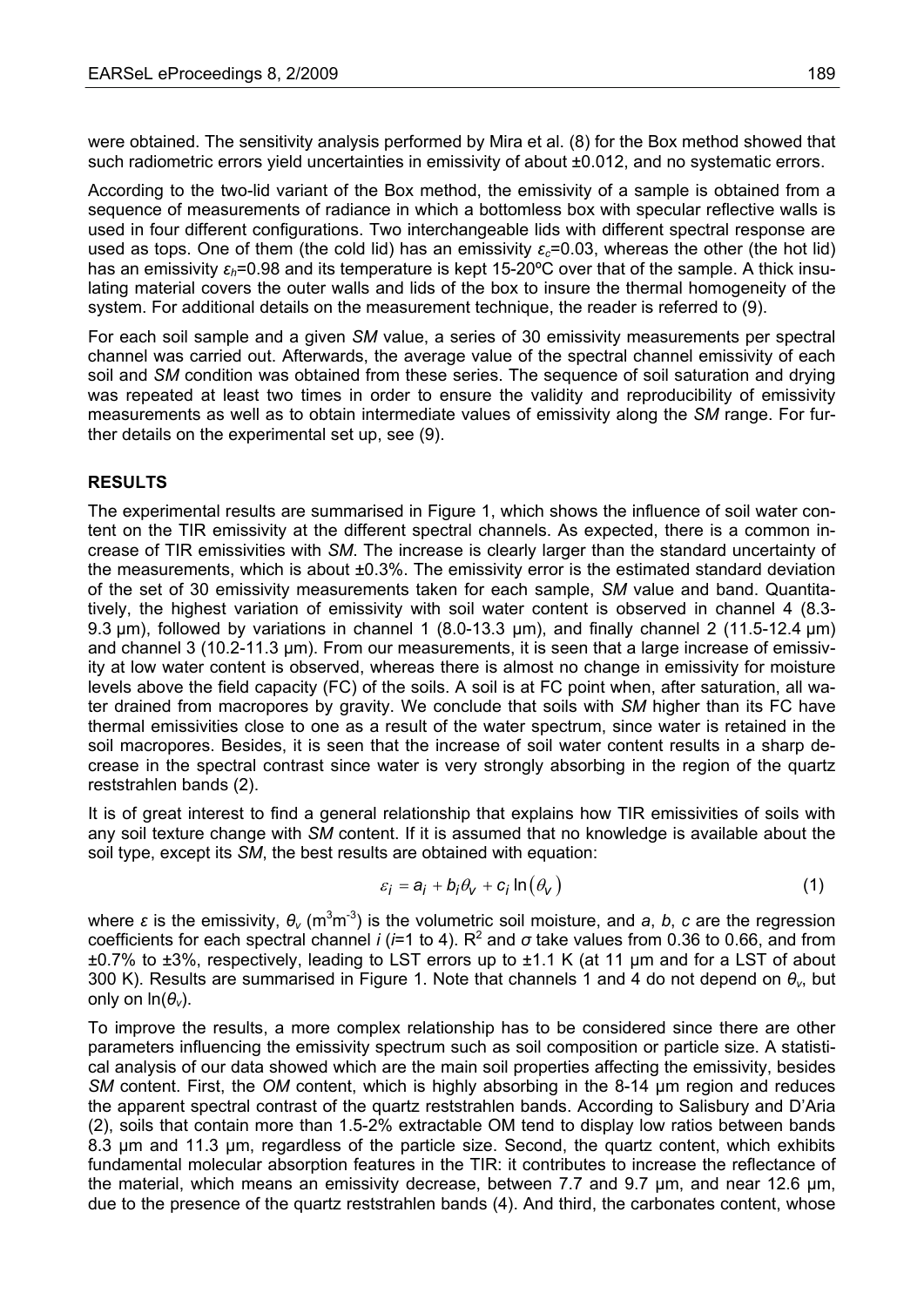spectrum is distinctive because of the presence of a weak absorption feature centred near 11.2 μm and otherwise generally flat spectra (4). Both quartz and carbonates content data improve the estimate of the 8.82 μm band (channel 4) and the wide band (channel 1) emissivities. However, they are not essential for emissivity estimates at 11.96 μm (channel 2) and 10.80 μm (channel 3). The fitting regression relationships presenting the best results for each band when considering not only *SM* but also *OM*, quartz (*Q*) and carbonates (*C*) content is:

$$
\varepsilon_i = a_i + b_i \theta_v + c_i \ln(\theta_v) + d_i O M + e_i O M^2 + f_i Q + g_i C \tag{2}
$$

where *a* to *g* are the regression coefficients for each spectral channel *i* (*i*=1 to 4), and *OM*, *Q* and *C* content are given in percent. The results of this analysis are summarised in Table 2. Since the minimum *SM* value is usually different from zero in real conditions, the logarithmic function in Eq. (3) should not present divergence problems. As expected, the consideration of ancillary data in  $r$ elationship (2) significantly improved the emissivity estimation. Quantitatively,  $R^2$  took an average value of 0.78, and *σ* was lower than ±1.9%, leading to *LST* errors lower than ±0.7 K (at 11 μm and for a *LST* of about 300 K). Here *σ* represents the minimum achievable error, which will be larger as far as the estimations of parameters (i.e., *θv*, *OM*, *Q*, and *C*) become less accurate.



*Figure 1: Soil emissivity measurements for CE-312 channels, at various moisture contents. Dashed lines represent the fitting curves of emissivity against soil water content for each channel, according to Eq. (1) and coefficients given in each plot.*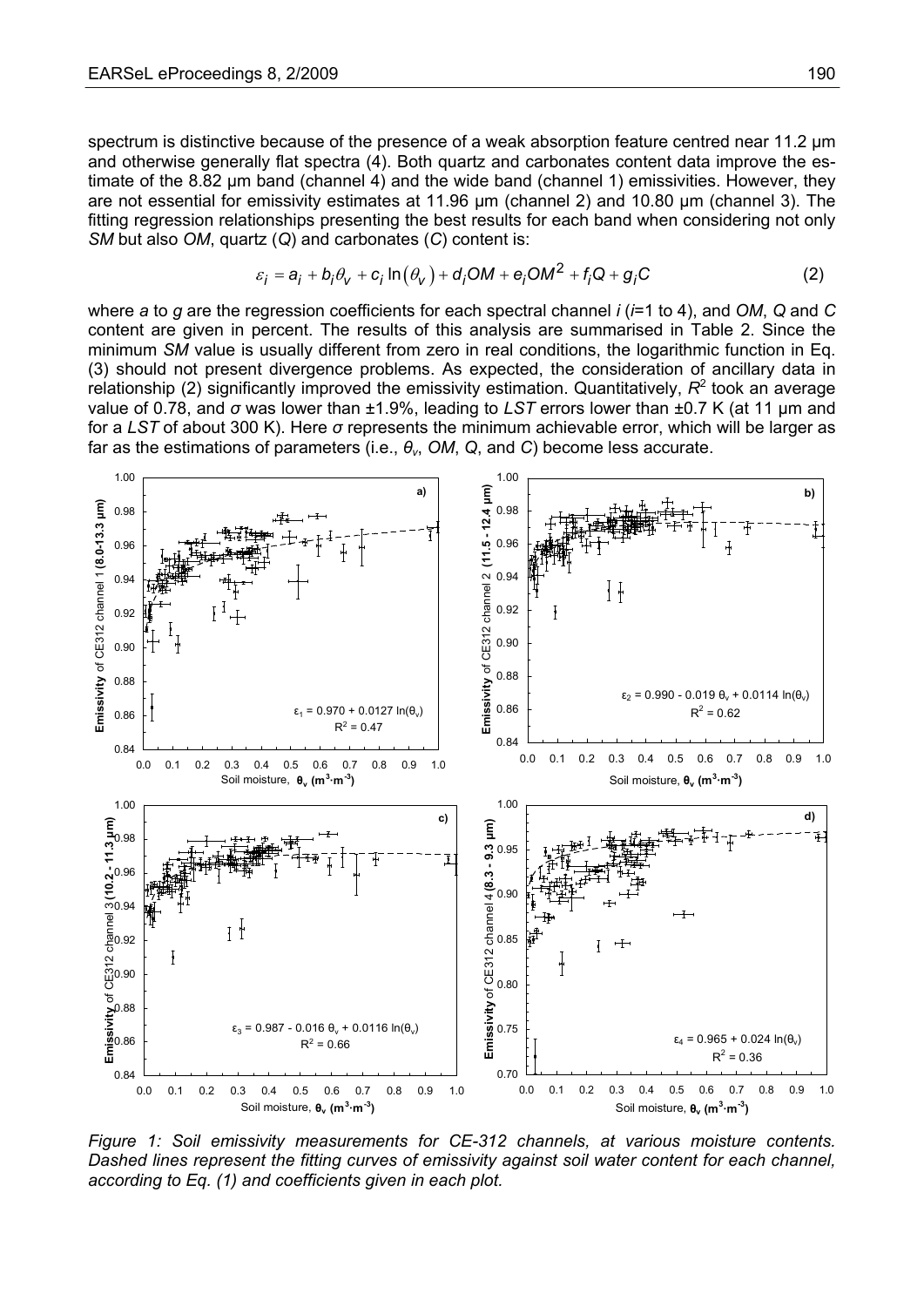*Table 2: Fitting curves of emissivity, ε, against volumetric water content, θv, and other soil properties, for each spectral band of CE-312, when considering all soils together, including samples from (ix). OM: organic matter content, % ; Q: quartz content, %; C: carbonates content, %; a to g: regression coefficients; R2 : determination coefficient; σ: standard estimation error.* 

|                                     | $\varepsilon_i = a_i + b_i \theta_v + c_i \ln(\theta_v) + d_i O M + e_i O M^2 + f_i Q + g_i C$ |                        |                        |                       |  |  |
|-------------------------------------|------------------------------------------------------------------------------------------------|------------------------|------------------------|-----------------------|--|--|
|                                     | CE321 ch1                                                                                      | CE321 ch2              | CE321 ch3              | CE321 ch4             |  |  |
|                                     | $(8-13 \mu m)$                                                                                 | $(12.0 \mu m)$         | $(10.8 \mu m)$         | $(8.8 \,\mu m)$       |  |  |
| $a \pm \delta(a)$                   | $0.964 \pm 0.003$                                                                              | $0.968 \pm 0.004$      | $0.970 \pm 0.004$      | $0.930 \pm 0.007$     |  |  |
| $b \pm \delta(b)$ , $(m^3m^3)^{-1}$ | $0 \pm 0$                                                                                      | $0.027 \pm 0.007$      | $0.025 \pm 0.007$      | $0 \pm 0$             |  |  |
| $c \pm \delta(c)$                   | $0.0124 \pm 0.0010$                                                                            | $0.0060 \pm 0.0013$    | $0.0065 \pm 0.0013$    | $0.020 \pm 0.002$     |  |  |
| $d \pm \delta(d)$                   | $0.0186 \pm 0.0019$                                                                            | $0.0033 \pm 0.0009$    | $0 \pm 0$              | $0.050 \pm 0.004$     |  |  |
| $e \pm \delta(e)$                   | $-0.00198 \pm 0.00019$                                                                         | $-0.00078 \pm 0.00011$ | $-0.00045 \pm 0.00004$ | $-0.0047 \pm 0.0004$  |  |  |
| f $\pm \delta(f)$                   | $-0.00022 \pm 0.00004$                                                                         | $0 \pm 0$              | $0 \pm 0$              | $-0.0005 \pm 0.00008$ |  |  |
| $g \pm \delta(g)$                   | $-0.00052 \pm 0.00010$                                                                         | $0 \pm 0$              | 0 ± 0                  | $-0.0013 \pm 0.0002$  |  |  |
| $R^2$                               | 0.77                                                                                           | 0.79                   | 0.77                   | 0.79                  |  |  |
| σ                                   | 0.009                                                                                          | 0.006                  | 0.006                  | 0.019                 |  |  |

A complementary approach was considered in this study, i.e., the possibility of retrieving the soil water content from TIR emissivity estimates. The best estimates of *SM* were retrieved through the following equation:

$$
\theta_{V} = A + B \exp(\varepsilon_{3}) + C \exp(\varepsilon_{4}) + D(\varepsilon_{4}) + E \text{ OM} + F(\text{OM})^{2}
$$
 (3)

where *A* to *F* are the regression coefficients, *OM* is the organic matter content given in percent, and  $\varepsilon_i$  is the emissivity of channel *i* ( $i=3, 4$ ) of the CE-312 radiometer. The results of the analysis, summarised in Table 3, showed that *R*<sup>2</sup> was about 0.85, being the standard estimation error (σ) of  $SM$  of about  $\pm 0.08$  m<sup>3</sup>m<sup>-3</sup>, which can be larger if emissivity estimates are less accurate. Note that retrievals of low *SM* contents have large errors. Therefore, this approach could be considered as a way to roughly estimate *SM* when the emissivity spectrum of the soil is known. Then, the advantage of this method with respect to *SM* retrievals from microwave-based sensors is the possibility of working with a higher spatial resolution, while the disadvantages are the loss of precision in the *SM* retrievals and the fact that only the soil water content from the skin of the surface can be retrieved by TIR remote sensing.

*Table 3: Fitting curves of volumetric water content, θv, against TIR emissivities of channel 3 (10.8 μm) and channel 4 (8.8 μm), and organic matter (OM) content, when considering all soils together (including samples from (9)). A to F: regression coefficients; R<sup>2</sup> : determination coefficient; σ: standard estimation error.* 

| $\theta_V = A + B \exp(\varepsilon_3) + C \exp(\varepsilon_4) + D(\varepsilon_4) + E \text{ OM} + F(\text{OM})^2$ |                     |  |  |  |
|-------------------------------------------------------------------------------------------------------------------|---------------------|--|--|--|
| A $\pm$ $\delta$ (A), m <sup>3</sup> m <sup>-3</sup>                                                              | $-15.9 \pm 1.2$     |  |  |  |
| $B \pm \delta$ (B), $m^3m^{-3}$                                                                                   | $2.8 \pm 0.3$       |  |  |  |
| $C \pm \delta$ (C), m <sup>3</sup> m <sup>-3</sup>                                                                | $29 \pm 5$          |  |  |  |
| $D \pm \delta$ (D), $m^3m^{-3}$                                                                                   | $-70 \pm 12$        |  |  |  |
| $E \pm \delta$ (E), $m^3m^{-3}$                                                                                   | $-0.113 \pm 0.018$  |  |  |  |
| $F \pm \delta$ (F), $m^3m^{-3}$                                                                                   | $0.0166 \pm 0.0017$ |  |  |  |
| $R^2$                                                                                                             | 0.85                |  |  |  |
| $\sigma$ , m <sup>3</sup> m <sup>-3</sup>                                                                         | 0.08                |  |  |  |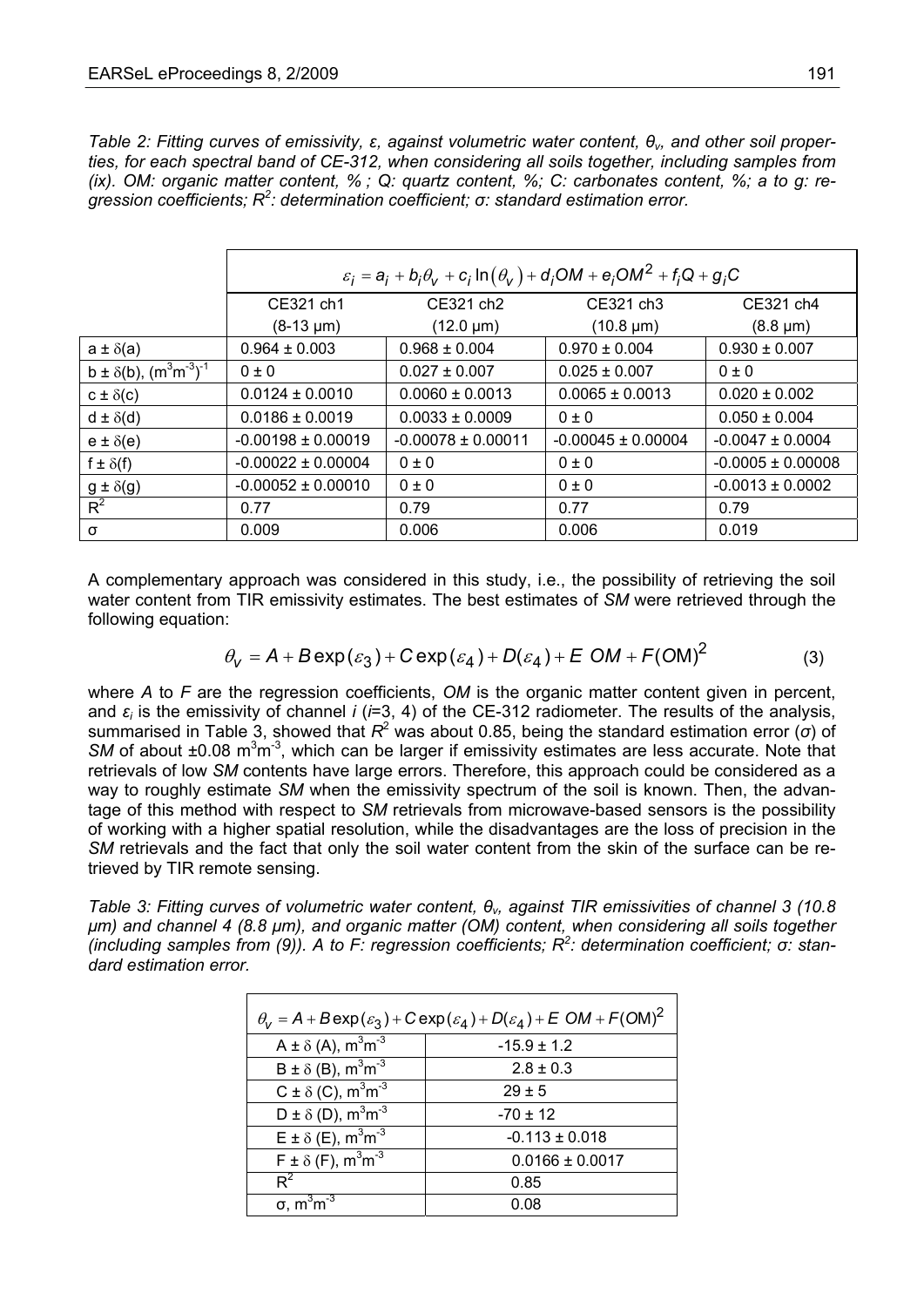## **CONCLUSIONS**

As reported by previous studies, the experimental measurements demonstrated that there is a common increase of emissivity with *SM*. A large increase of emissivity is observed at low water contents, while there is almost no change in emissivity for moisture levels above the soil field capacity. The scope of the study was to model the emissivity dependence on soil water content. A general retrieval procedure applied to any soil retrieved rough estimates of the emissivities with a standard estimation error from ±0.7% to ±3%. The study also indicated that the consideration of ancillary data (i.e., organic matter, quartz and carbonates content) significantly improved the results from a general fitting curve applicable to any soil, providing the emissivity with a standard estimation error lower than ±1.9%. Furthermore, the possibility of retrieving the soil water content from emissivity estimates was also analysed. *SM* was obtained with a standard estimation error of about  $\pm 0.08$  m<sup>3</sup>m<sup>-3</sup> when the OM content was considered. This could be obtained when the TIR emissivity spectrum can be measured with high precision and no data of the soil water content is available or it has a poor spatial resolution. The uncertainty in surface temperature associated with such emissivity errors took values of about  $\pm 0.2$  K and  $\pm 1.1$  K (at 11 µm and for a LST of about 300 K) from the specific and general relationships, respectively. An important feature of the retrieval relationships is that if the soil composition is known, accurate retrievals of TIR emissivities from *SM* are possible.

This study, which includes data from (9), provides the first database on soil moisture effects on emissivity. Thus, this work could be used to estimate thermal emissivities of moist soils with a wide variety of textures, which has been difficult up to now due to the lack of published data. Therefore, in further work we will explore the feasibility of this approach using Soil Moisture and Ocean Salinity (SMOS) data and compare the retrieved emissivities with those coming from other sources, e.g., emissivities from the Moderate Resolution Imaging Spectroradiometer (MODIS) and the Advanced Spaceborne Thermal Emission and Reflection (ASTER) sensors onboard the National Aeronautics and Space Administration (NASA)'s Terra satellite.

### **ACKNOWLEDGEMENTS**

This work was supported by the Spanish Ministry of Science and Innovation (research grant of M. Mira; projects CGL2007-64666/CLI, CGL2007-29819-E/CLI and CGL2007-28828-E/BOS, which are co-financed by FEDER funds) and European Space Agency (SMOS Cat-1 project AO-4748). The authors wish to express their gratitude to Dr. T. Schmugge from New Mexico State University for assisting us with field work at White Sands, and CLASIC07 field campaign in Oklahoma for providing us with four soil samples from LWERW.

### **REFERENCES**

- 1 Gillespie A, S Rokugawa, T Matsunaga, J S Cothern, S Hook & A B Kahle, 1998. A temperature and emissivity separation algorithm for Advanced Spaceborne Thermal Emission and Reflection Radiometer (ASTER) images. IEEE Transactions on Geoscience and Remote Sensing, 36(4): 1113-1126
- 2 Salisbury J W & D M D'Aria, 1992. Infrared (8-14 µm) remote sensing of soil particle size. Remote Sensing of Environment, 42: 157-165
- 3 Ninomiya Y & B Fu, 2001. Spectral indices for lithologic mapping with ASTER thermal infrared data applying to a part of Beishan Mountains, Gansu, China. In: IEEE International Geoscience of Remote Sensing Symposium, 7: 2988-2990
- 4 Rowan L C & J C Mars, 2002. Lithologic mapping in the Mountain Pass, California area using Advanced Spaceborne Thermal Emission and Reflection radiometer (ASTER) data. Remote Sensing of Environment, 84: 350-366
- 5 Nanni M R & J A Demattê, 2006. Spectral reflectance methodology in comparison to traditional soil analysis. Soil Science Society of America, 70: 393-407